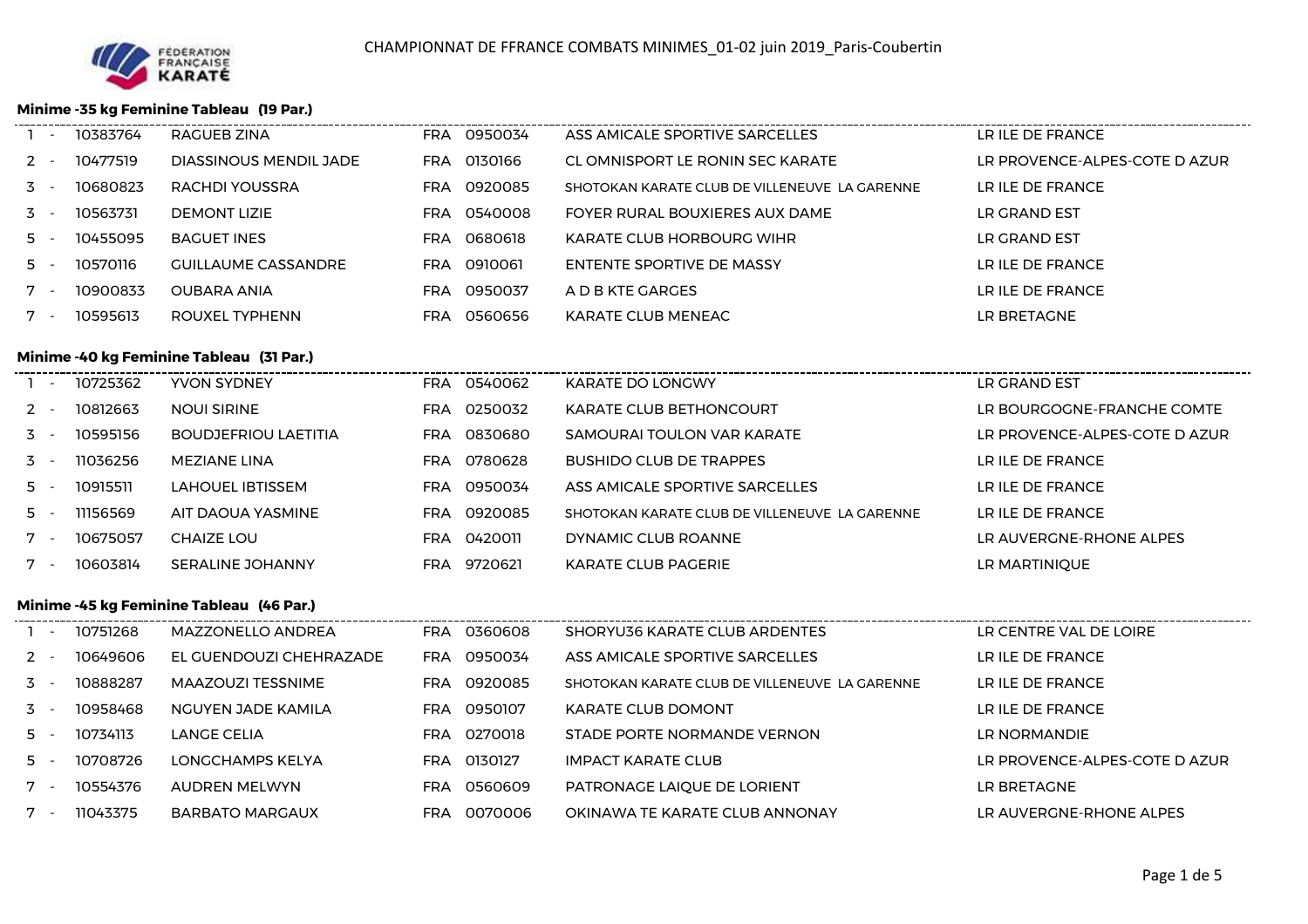

### **Minime -50 kg Feminine Tableau (55 Par.)**

| $\mathbf{1}$ $\mathbf{2}$ | 10725543 | KEITA ANNE CORALIE                       |            | FRA 0860007 | STADE POITEVIN KARATE SPK     | LR NOUVELLE AQUITAINE      |
|---------------------------|----------|------------------------------------------|------------|-------------|-------------------------------|----------------------------|
| $2 -$                     | 11153071 | EL OUARRAG SALMA                         |            | FRA 0930080 | KCVO                          | LR ILE DE FRANCE           |
| 3 -                       | 10453240 | <b>MARTIN LESLY</b>                      |            | FRA 9880031 | ASSOCIATION KARATE AUTEUIL    | LR NOUVELLE CALEDONIE      |
| 3 -                       | 10478906 | <b>SAQUE MATHILDE</b>                    |            | FRA 0660038 | KARATE CLUB LAURENTIN         | LR OCCITANIE               |
| 5 -                       | 10366606 | SAVAGE SOLENE                            |            | FRA 0660035 | <b>KARATE SAINT ESTEVE</b>    | LR OCCITANIE               |
| 5 -                       | 10636189 | <b>GREHAL MAEVA</b>                      |            | FRA 0350030 | BUDO 35                       | LR BRETAGNE                |
| $7 -$                     | 10512539 | AKAB INES                                |            | FRA 0540062 | <b>KARATE DO LONGWY</b>       | LR GRAND EST               |
| $7 -$                     | 10712206 | <b>JEANNIN MARYSSA</b>                   |            | FRA 9740681 | KARATE SHOTO CL DE BRAS PANON | LR REUNION                 |
|                           |          | Minime -55 kg Feminine Tableau (31 Par.) |            |             |                               |                            |
| $1 -$                     | 10923307 | PORQUET FAITH                            |            | FRA 0250635 | CLUB SAUVEGARDE DE BESANCON   | LR BOURGOGNE-FRANCHE COMTE |
| $2 -$                     | 10875180 | <b>SALMI FATIMA</b>                      |            | FRA 0950608 | <b>GONESSE KARATE CLUB</b>    | LR ILE DE FRANCE           |
| 3 -                       | 10912082 | <b>BUREL EMMA</b>                        | <b>FRA</b> | 0940026     | CLUB BUDOKAN THIAIS           | LR ILE DE FRANCE           |
|                           |          |                                          |            |             |                               |                            |

FRA 0310715

FRA 0950034

FRA 0340712

FRA <sup>0830775</sup> COBRA KAI COMBAT 83 LR PROVENCE-ALPES-COTE D AZUR

IMPACT KARATE 31 LA LA LA LA LA LA LA LA COCITANIE

FRONTIGNAN KARATE CLUB LAND LAND LAND CONTANIE

ASS AMICALE SPORTIVE SARCELLES LATENTIAL LATE DE FRANCE

#### **Minime 55 et + kg Feminine Tableau (46 Par.)**

SABOULARD ELOISE

BOUAKKAZ SHAINEZ

ABDESSELEM SILYA

AVIZOU MARIE

3 - <sup>10890982</sup> TREILLON LOU

5 - <sup>10468239</sup>

5 - 10559657

7 - <sup>10549965</sup>

7 - <sup>11029656</sup>

| - -   | 10669427 | LAHOU SAFIA            | <b>FRA</b> | 0920085 | SHOTOKAN KARATE CLUB DE VILLENEUVE LA GARENNE | LR ILE DE FRANCE              |
|-------|----------|------------------------|------------|---------|-----------------------------------------------|-------------------------------|
| $2 -$ | 10535238 | THOMAS LOU ANN         | <b>FRA</b> | 0280012 | K CL DE CHATEAUDUN                            | LR CENTRE VAL DE LOIRE        |
| $3 -$ | 10891701 | RAJI IMANE             | <b>FRA</b> | 0940026 | CLUB BUDOKAN THIAIS                           | LR ILE DE FRANCE              |
| $3 -$ | 10783722 | WINTERFFLD KARLSTINF   | <b>FRA</b> | 0590660 | KARATE CLUB DE PETITE FORET                   | LR HAUTS DE France            |
| 5 -   | 10594657 | CHEFAIER JADE          | <b>FRA</b> | 0780743 | ECQUEVILLY KARATE SHOTOKAN                    | LR ILE DE FRANCE              |
| 5 -   | 10591786 | LAMBARAA LINA          | <b>FRA</b> | 0830775 | COBRA KAI COMBAT 83                           | LR PROVENCE-ALPES-COTE D AZUR |
| $7 -$ | 10378518 | <b>VIOLETTE JEANNE</b> | <b>FRA</b> | 0420015 | DOJO DE VILLARS                               | LR AUVERGNE-RHONE ALPES       |
| 7 -   | 10628629 | AMATSOKFRMI KFN7A      | <b>FRA</b> | 9880031 | <b>ASSOCIATION KARATE AUTEUIL</b>             | I R NOUVELLE CALEDONIE        |

FRA <sup>0130019</sup> CLUB ARLESIEN DE KARATE DO

LR PROVENCE-ALPES-COTE D AZUR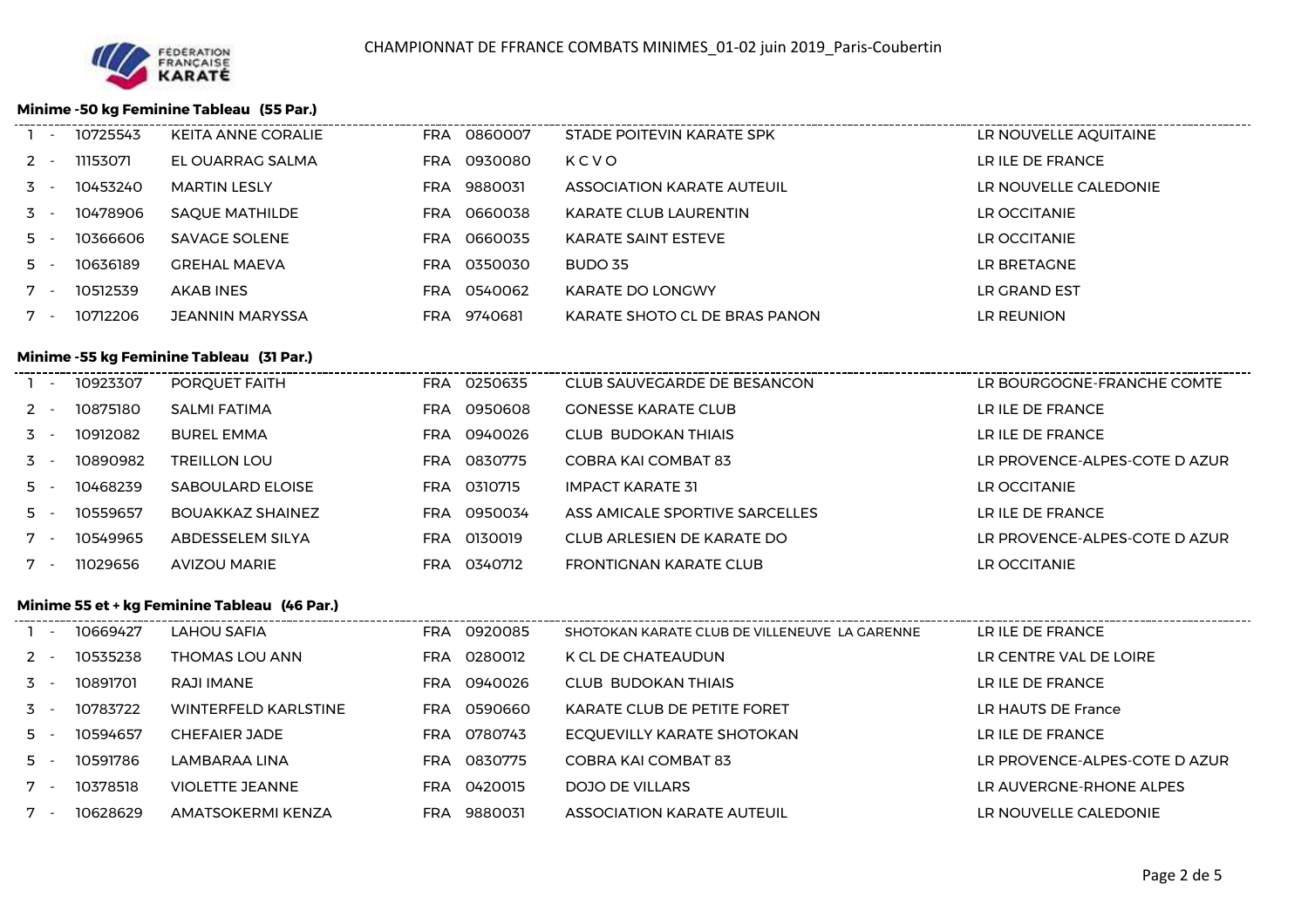

## **Minime -35 kg Masculin Tableau (30 Par.)**

| $\sim$ | 10832907 | <b>MATHIS TINO</b>      |     | FRA 0860007 | STADE POITEVIN KARATE SPK     | LR NOUVELLE AQUITAINE |
|--------|----------|-------------------------|-----|-------------|-------------------------------|-----------------------|
| $2 -$  | 10521533 | <b>ADJI MELVYNE</b>     | FRA | 0940026     | <b>CLUB BUDOKAN THIAIS</b>    | LR ILE DE FRANCE      |
| $3 -$  | 10669122 | <b>MARION NOE</b>       |     | FRA 0590660 | KARATE CLUB DE PETITE FORET   | LR HAUTS DE France    |
| $3 -$  | 10576987 | <b>BOULHLIB MARWANE</b> |     | FRA 0780102 | CL OMNISPORTS GARGENVILLE COG | LR ILE DE FRANCE      |
| $5 -$  | 10885580 | MADLI YALI              | FRA | 0760633     | DOJO 76                       | LR NORMANDIE          |
| $5 -$  | 10951898 | ID YASSINE IMRANE       |     | FRA 0270018 | STADE PORTE NORMANDE VERNON   | LR NORMANDIE          |
| $7 -$  | 10732975 | LORVELLEC LOUISON       | FRA | 0850006     | ECOLE LUCONNAISE DE KARATE    | LR PAYS DE LA LOIRE   |
| $7 -$  | 10823661 | <b>BRARD BAPTISTE</b>   | FRA | 0850006     | ECOLE LUCONNAISE DE KARATE    | LR PAYS DE LA LOIRE   |
|        |          |                         |     |             |                               |                       |

### *M***iculin Tableau (40 Par.)**

| $\sim$ | 10984360 | <b>HIFRSO HAIRISS</b>    | 0250635<br><b>FRA</b> | CLUB SAUVEGARDE DE BESANCON             | <b>IR BOURGOGNE-FRANCHE COMTE</b> |
|--------|----------|--------------------------|-----------------------|-----------------------------------------|-----------------------------------|
| 2 -    | 10478948 | RAZAFIMAHFRY RAY         | 0920704<br><b>FRA</b> | INSTITUT DE GOJURYU KENKYUKAI DE FRANCE | LR ILE DE FRANCE                  |
| $3 -$  | 10553833 | DELVALLEZ JULES          | 0670608<br><b>FRA</b> | KARATE CLUB SELESTAT                    | LR GRAND EST                      |
| $3 -$  | 10796016 | GIUDICE GIO              | 0130704<br><b>FRA</b> | FULL KARATE ACADEMIE                    | I R PROVENCE-AI PES-COTE D AZUR   |
| 5 -    | 10721793 | <b>HENRIETTE MATTHIS</b> | FRA 9740681           | KARATE SHOTO CL DE BRAS PANON           | LR REUNION                        |
| 5 -    | 10376963 | <b>TOUMI NAWFFI</b>      | 0190006<br>FRA        | <b>BUDOKAI KARATE CLUB DE BRIVE</b>     | LR NOUVELLE AQUITAINE             |
|        | 10908555 | OLLIVIER NOA             | 0310098<br>FRA        | TSUBAKI DOJO                            | <b>I R OCCITANIF</b>              |
|        | 10558832 | <b>BAKAS KENAN</b>       | 0950034<br>FRA        | ASS AMICALE SPORTIVE SARCELLES          | LR ILE DE FRANCE                  |
|        |          |                          |                       |                                         |                                   |

### **Minime -45 kg Masculin Tableau (52 Par.)**

| $\overline{\phantom{0}}$ | 10452053 | BONNIN MATHIEU          | FRA 0130704           | <b>FULL KARATE ACADEMIE</b>                   | LR PROVENCE-ALPES-COTE D AZUR |
|--------------------------|----------|-------------------------|-----------------------|-----------------------------------------------|-------------------------------|
|                          | 10410168 | <b>MARCILLY GREGORY</b> | FRA 0770738           | JEUNES KARATEKAS DE MEAUX                     | LR ILE DE FRANCE              |
| $3 -$                    | 10637176 | ALBUQUERQUE DAMIEN      | FRA 0910070           | <b>CLUB YERROIS ARTS MARTIAUX</b>             | LR ILE DE FRANCE              |
| $3 -$                    | 10456333 | VALENTE SILVA JULIEN    | 0770059<br>FRA        | <b>KARATE CLUB BOISSY LE CHATEL</b>           | LR ILE DE FRANCE              |
| 5.                       | 10494967 | DAAOUFA ABDELATIF       | FRA 0920085           | SHOTOKAN KARATE CLUB DE VILLENEUVE LA GARENNE | LR ILE DE FRANCE              |
| 5.                       | 10653368 | <b>CHEVALIER MATHIS</b> | 0950034<br>FRA        | ASS AMICALE SPORTIVE SARCELLES                | LR ILE DE FRANCE              |
|                          | 10594260 | <b>HOMRI NOUR</b>       | 0940048<br>FRA        | UNION SPORTIVE DE CRETEIL                     | LR ILE DE FRANCE              |
|                          | 10586366 | <b>MATEOS LENNY</b>     | 0340712<br><b>FRA</b> | <b>FRONTIGNAN KARATE CLUB</b>                 | LR OCCITANIE                  |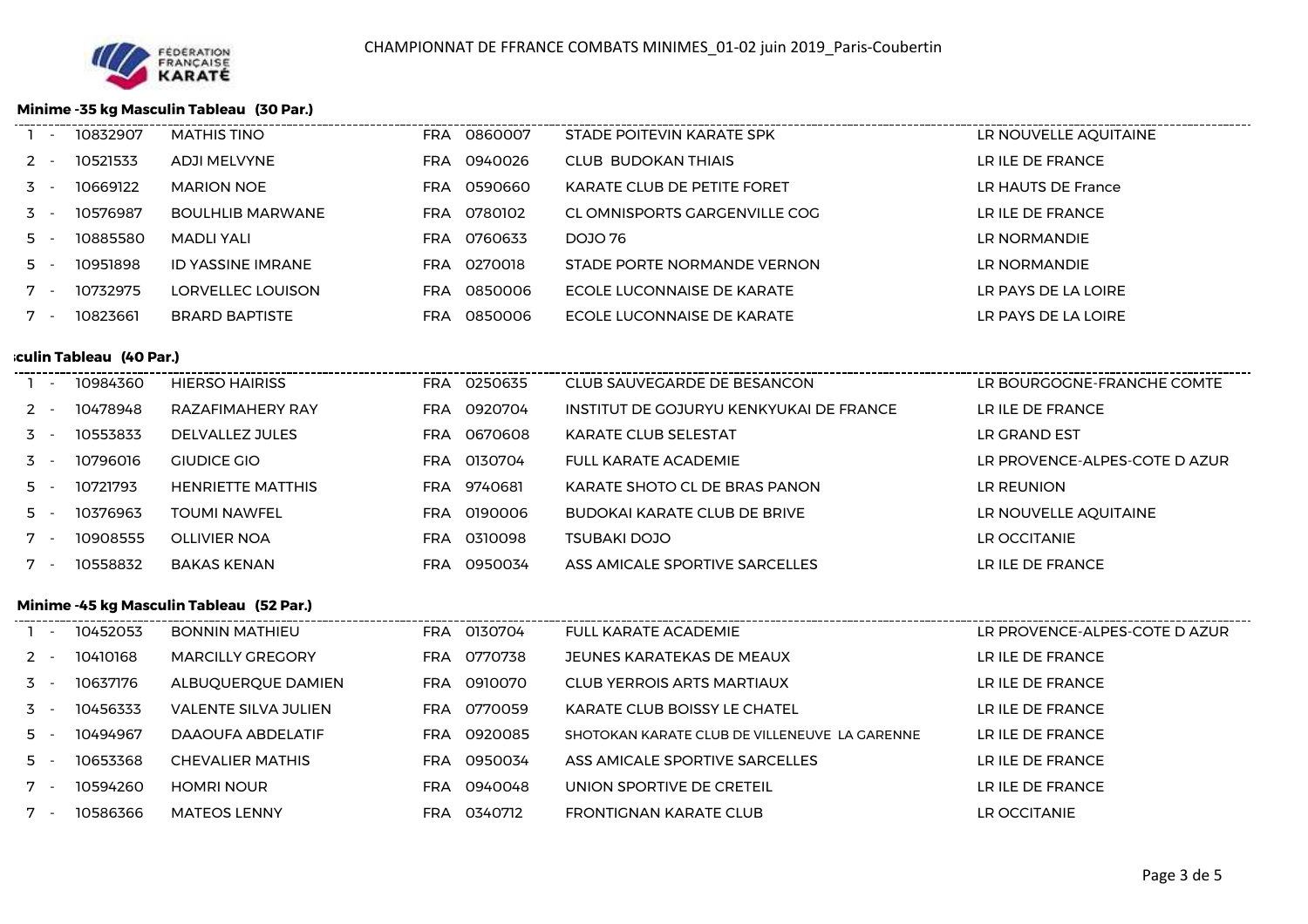

l.

j.

### **Minime -50 kg Masculin Tableau (60 Par.)**

| 10834234<br>DE ARCANGELIS GIANNI<br>FRA 0940026<br>CLUB BUDOKAN THIAIS<br>LR ILE DE FRANCE<br>$2 -$<br>9710609<br>10492122<br>SAINT ROBERT ATHLETIC CLUB<br>LR GUADELOUPE<br>$3 -$<br>SOMBE KAYNAN<br>FRA<br>0830082<br>10666073<br>SIBY NOA<br><b>KARATE CLUB CABASSOIS</b><br>LR PROVENCE-ALPES-COTE D AZUR<br>$3 -$<br>FRA<br>10665845<br>0910608<br>$5 -$<br>AKSOUH BACHAR<br><b>SAINT MICHEL SPORTS</b><br>LR ILE DE FRANCE<br>FRA<br>10663892<br>FRA 0950681<br>LR ILE DE FRANCE<br><b>IBERSIENE ELYES</b><br>ATHLETIC KARATE ARNOUVILLE<br>$5 -$ |  |
|---------------------------------------------------------------------------------------------------------------------------------------------------------------------------------------------------------------------------------------------------------------------------------------------------------------------------------------------------------------------------------------------------------------------------------------------------------------------------------------------------------------------------------------------------------|--|
|                                                                                                                                                                                                                                                                                                                                                                                                                                                                                                                                                         |  |
|                                                                                                                                                                                                                                                                                                                                                                                                                                                                                                                                                         |  |
|                                                                                                                                                                                                                                                                                                                                                                                                                                                                                                                                                         |  |
|                                                                                                                                                                                                                                                                                                                                                                                                                                                                                                                                                         |  |
|                                                                                                                                                                                                                                                                                                                                                                                                                                                                                                                                                         |  |
| 0950034<br>10377651<br><b>IBILI AYMANE</b><br>LR ILE DE FRANCE<br>ASS AMICALE SPORTIVE SARCELLES<br>$7 -$<br>FRA                                                                                                                                                                                                                                                                                                                                                                                                                                        |  |
| 10532309<br>0920067<br>LR ILE DE FRANCE<br><b>COURBEVOIE SPORTS KARATE</b><br>ROULLEAU PAUL<br>FRA                                                                                                                                                                                                                                                                                                                                                                                                                                                      |  |

# **Minime -55 kg Masculin Tableau (45 Par.)**

| $\sim$ | 10838825 | CISSOKHO ISMAILA        | <b>FRA</b> | 0920704 | INSTITUT DE GOJURYU KENKYUKAI DE FRANCE | LR ILE DE FRANCE              |
|--------|----------|-------------------------|------------|---------|-----------------------------------------|-------------------------------|
| $2 -$  | 10719653 | NGUENDE WARREN          | <b>FRA</b> | 0770738 | JEUNES KARATEKAS DE MEAUX               | LR ILE DE FRANCE              |
| $3 -$  | 10517403 | MAI COIFFF KFNZO        | FRA        | 0060653 | AZUR TEAM KARATE                        | LR PROVENCE-ALPES-COTE D AZUR |
| $3 -$  | 10564659 | CHATTARD FLORIAN        | FRA        | 0380049 | USJC SECTION KARATE                     | LR AUVERGNE-RHONE ALPES       |
| $5 -$  | 10512038 | <b>GONCALVES THOMAS</b> | FRA        | 0210630 | AKDC                                    | LR BOURGOGNE-FRANCHE COMTE    |
| $5 -$  | 10555192 | PARAMESWARAN ANISHTAN   | <b>FRA</b> | 0950034 | ASS AMICALE SPORTIVE SARCELLES          | LR ILE DE FRANCE              |
| $7 -$  | 10568671 | ADJAOUT YASSINE         | <b>FRA</b> | 0680041 | SECTION GYM KARATE CL OMNISP            | LR GRAND EST                  |
| $7 -$  | 10565137 | <b>DECALION TOM</b>     | FRA        | 0130742 | ASSOCIATION ROVE OMNISPORTS             | LR PROVENCE-ALPES-COTE D AZUR |
|        |          |                         |            |         |                                         |                               |

### **Minime -60 kg Masculin Tableau (29 Par.)**

|       | $\sim$ | 10457130 | <b>FLAUSS THEOPHILE</b>       |     | FRA 0910608 | <b>SAINT MICHEL SPORTS</b>              | LR ILE DE FRANCE           |
|-------|--------|----------|-------------------------------|-----|-------------|-----------------------------------------|----------------------------|
| $2 -$ |        | 10532761 | BOUDRIGA JAOUED               | FRA | 0250635     | CLUB SAUVEGARDE DE BESANCON             | LR BOURGOGNE-FRANCHE COMTE |
| $3 -$ |        | 10610179 | <b>OULI JUNIAN</b>            | FRA | 0850005     | FONTENAY KARATE SHOTOKAN                | LR PAYS DE LA LOIRE        |
| $3 -$ |        | 10499776 | RIBEIRO HUGO                  | FRA | 0950034     | ASS AMICALE SPORTIVE SARCELLES          | LR ILE DE FRANCE           |
| $5 -$ |        | 10637102 | <b>SULPICE ENZO</b>           |     | FRA 0920704 | INSTITUT DE GOJURYU KENKYUKAI DE FRANCE | LR ILE DE FRANCE           |
| 5 -   |        | 10465108 | <b>MALABAT TONY</b>           | FRA | 0950090     | CLUB SP MUNICIPAL EAUBONNE              | LR ILE DE FRANCE           |
| $7 -$ |        | 10479836 | <b>CESAIRE MIRANDE CHANNY</b> | FRA | 9720602     | ASPTT FORT DE FRANCE                    | LR MARTINIQUE              |
| $7 -$ |        | 10458291 | MOREL EOGHAN                  | FRA | 0270017     | <b>SEN KARATE LOUVIERS</b>              | LR NORMANDIE               |
|       |        |          |                               |     |             |                                         |                            |